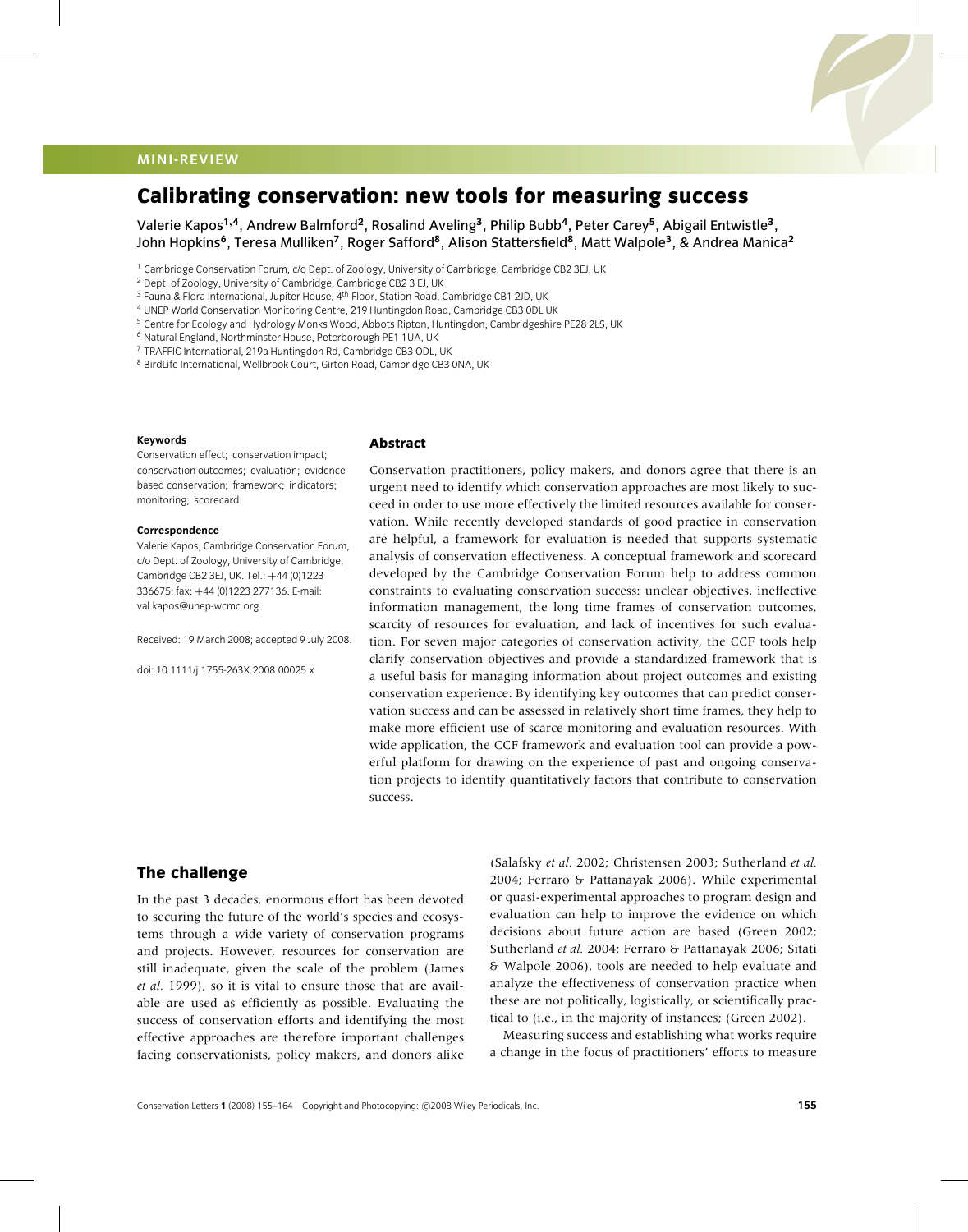and report on the progress and achievements of conservation interventions. In recent years, there has been a healthy shift from reporting about projects and their component interventions in terms of **inputs** (such as money and time spent), to tracking and reporting measures of **implementation and outputs** (the activities completed and their concrete, countable products). However, further progress is needed. In particular, tools are required that can help assess an intervention's **outcomes** (how it affects the conservation problem of interest) and to link these to assessment of its **conservation effect** (projectscale changes in the conservation status of target ecosystems, habitats, species, or populations).

The Cambridge Conservation Forum (CCF: www. cambridgeconservationforum.org.uk)—a consortium of 36 global to local, statutory to nongovernmental conservation organizations based in and around Cambridge, UK—has used a participatory process to explore the issue of evaluating conservation success and has worked collaboratively toward developing some solutions. In this review, we set out some of the common constraints in evaluating the success of conservation projects and report recent progress in developing tools for overcoming them.

#### **Common constraints**

The CCF discussions have shown that there are as yet few examples of standardized approaches to evaluating conservation outcomes and effects, even within a single organization. This is because of the following fundamental problems.

#### **Conservation objectives are often not clear**

The degree to which explicitly stated objectives exist in conservation projects is rather variable, as is the clarity with which the assumptions linking actions to outcomes are stated. Explicit statements of conservation objectives in the context of a detailed problem analysis make it easier to identify what should be monitored to gauge the success of any particular action. The existence of clear overall organizational goals and strategies increases the likelihood that individual projects will have objectives that are set and phrased in a manner that makes it possible to assess the role of individual actions in achieving them.

#### **Information management is often problematic**

In our experience, standardized or formalized management of data related to project objectives and outcomes is rare in conservation organizations. Although databases

of active projects exist, they tend to serve basic financial and operational management purposes more than knowledge management or organizational learning functions. As a result, key variables are often not recorded, and data related to past projects and their effectiveness are rarely included. Individual projects are documented and reports are filed as required by donors, but the information contained in those reports is not easily accessed. Furthermore, information on outcomes and effects is generally narrative in nature, though it is often based on quantitative or semi-quantitative data as well as perceptions of project personnel. Much relevant information remains as undocumented experiences of individual staff members. Even when data are gathered and documented, they often remain in field offices in relatively inaccessible form.

#### **Conservation impacts mostly occur outside project time frames**

Conservation is a long-term process and the effects of interventions on target populations or habitats generally develop over a protracted period. This means that many project outcomes and their conservation effects only become measurable well beyond the time frame of the usual project cycle. While growing efforts in biological monitoring are providing the basis for assessing changes in conservation status, such changes are often apparent only over the long term and may be influenced by complex interactions among many different factors and interventions. Hence there is also a need for tools that measure threat reduction (Salafsky & Margoluis 1999) and other intermediate outcomes, so that more and less successful approaches can be distinguished over shorter time scales and interventions can be managed adaptively (Salafsky *et al.* 2002; CMP 2004; Stem *et al.* 2005).

#### **Measuring effectiveness uses scarce conservation resources**

Because conservation effects generally become manifest beyond the normal project cycle, it is also often difficult to identify financial and human resources to support their measurement. Even within the lifetime of a project, measuring outcomes is often limited by reluctance to divert financial resources from implementation, and because such measurement is seen as a luxury it becomes an obvious target for budget cuts. This problem is often exacerbated by project emphases and donor priorities. Most projects respond to donor priorities by emphasizing particular kinds of objectives over others. In some cases, conservation objectives may be given less documentary (and financial) emphasis than human development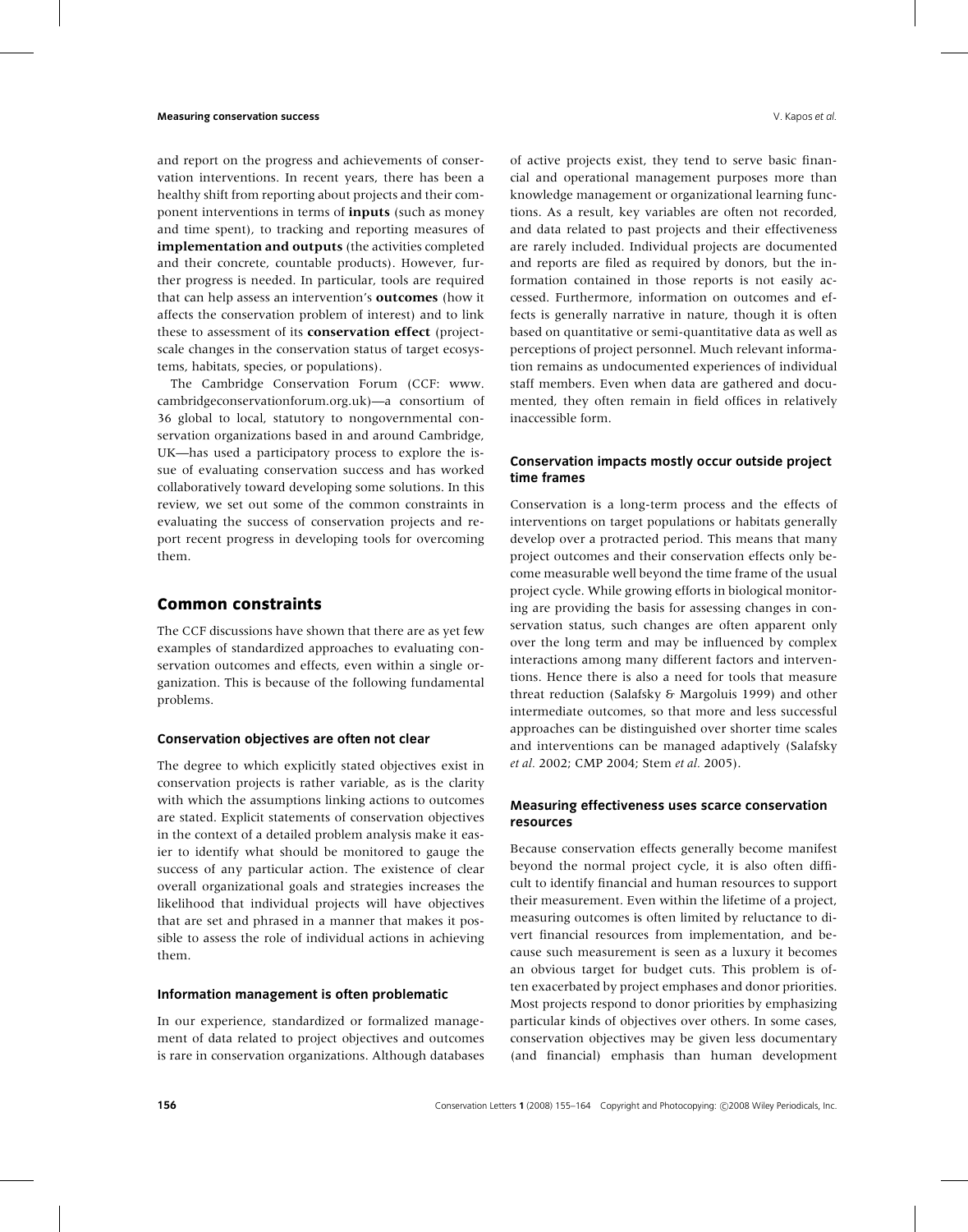objectives, or they may not be made explicit at all. In other instances, conservation of particular taxa may be emphasized over conserving habitats or less charismatic taxa. Because resources for project monitoring and evaluation tend to be focused on explicitly stated objectives, the resources available can be inadequate for measuring the full range of conservation outcomes and effects.

#### **Incentives and motivation for evaluation are limited**

Neither conservation organizations nor donors have so far created a culture in which critical evaluation of outcomes is seen as desirable in its own right. Both individual and institutional concerns about exposing shortcomings have served as strong disincentives for critical evaluation and sharing of experience (Redford & Taber 2000).

Given these challenges, what progress is being made?

### **Recent progress**

Part of the solution to improving conservation practice and associated monitoring is through the adoption and application of standards of good practice, such as the Open Standards for Conservation Practice formulated by the Conservation Measures Partnership (CMP 2004), or the framework for assessing management effectiveness of protected areas (Hockings *et al.* 2006). Assessing the adherence to such standards enables organizations to identify projects working according to best practice, to improve those that are not, and to track changes (O'Neil 2007; Stolton *et al.* 2008). However, by themselves the application of such standards and assessment against them do not ensure positive conservation outcomes or assess whether they are being achieved. Nor do they provide a basis for systematizing or analyzing conservation experience.

Relatively few attempts have been made to evaluate the success of a large sample of conservation interventions. In one case, a consortium of UK organizations developed a scoring system to evaluate agri-environment scheme agreements between farmers and the government department responsible. A multi-disciplinary team carried out an appraisal of agreements against their different objectives (Carey *et al.* 2003, 2005). This study was only able to look at the early stages of projects and therefore predicted outcomes and impacts rather than measuring them. In another case, the Zoo Measures Group developed an approach for assessing the **impacts** of zoofunded projects as the combination of the **importance** of their conservation targets, the **volume** or scale of the potential effect on the targets, and the **effect** of the project

(Mace *et al.* 2007). While this is a promising approach, the effect portion of the method remains something of a "black box," which has proved difficult to implement consistently (Walter 2005). The need remains for tools that can help in consistent evaluation of the effectiveness of a wide range of conservation actions.

To address this patchy progress in overcoming the constraints identified above, CCF has collectively developed a conceptual framework and a practical scorecard for evaluating major categories of conservation activity.

# **The CCF framework**

The framework developed by CCF defines successful conservation as "increasing the likelihood of persistence of native ecosystems, habitats, species, and/or populations in the wild (without adverse effects on human well-being)." It then applies a stepwise model of how projects proceed, from inputs and implementation through outcomes to conservation effect, recognizing that conservation projects and programs characteristically involve several different types of activity, which will each have different appropriate measures of their outcomes. Based on existing categorizations of conservation action (Salafsky *et al.* 2002, 2008; IUCN-CMP 2006) and as a result of broad consultation within CCF, the framework explicitly considers seven broad categories of conservation activity (Table 1) that together encompass most of the work that CCF members and other conservation organizations undertake. These types of action split roughly into two groups: those involving direct management of conservation targets (species or sites), and those that influence conservation status indirectly (through policy, development of enhanced or alternative livelihoods, capacity-building, education, or research; Figure 1). Continued use of these categories within and outside CCF has confirmed that nearly all conservation actions can be accommodated within them. For example, efforts to deal with markets typically involve some combination of addressing livelihoods of producers, developing and implementing policy, and raising awareness among consumers and/or producers, while fundraising is one aspect of building organizational capacity.

The CCF framework addresses each of these activity types in turn through a conceptual model of the likely relationships between the implementation of the activity and its conservation effect, making explicit the linkages that are often assumed. These generic "results chains" (Salafsky *et al.* 2001) provide a framework for assessing the outcomes and effectiveness of conservation projects, and in many cases for planning both projects and the associated monitoring required to track their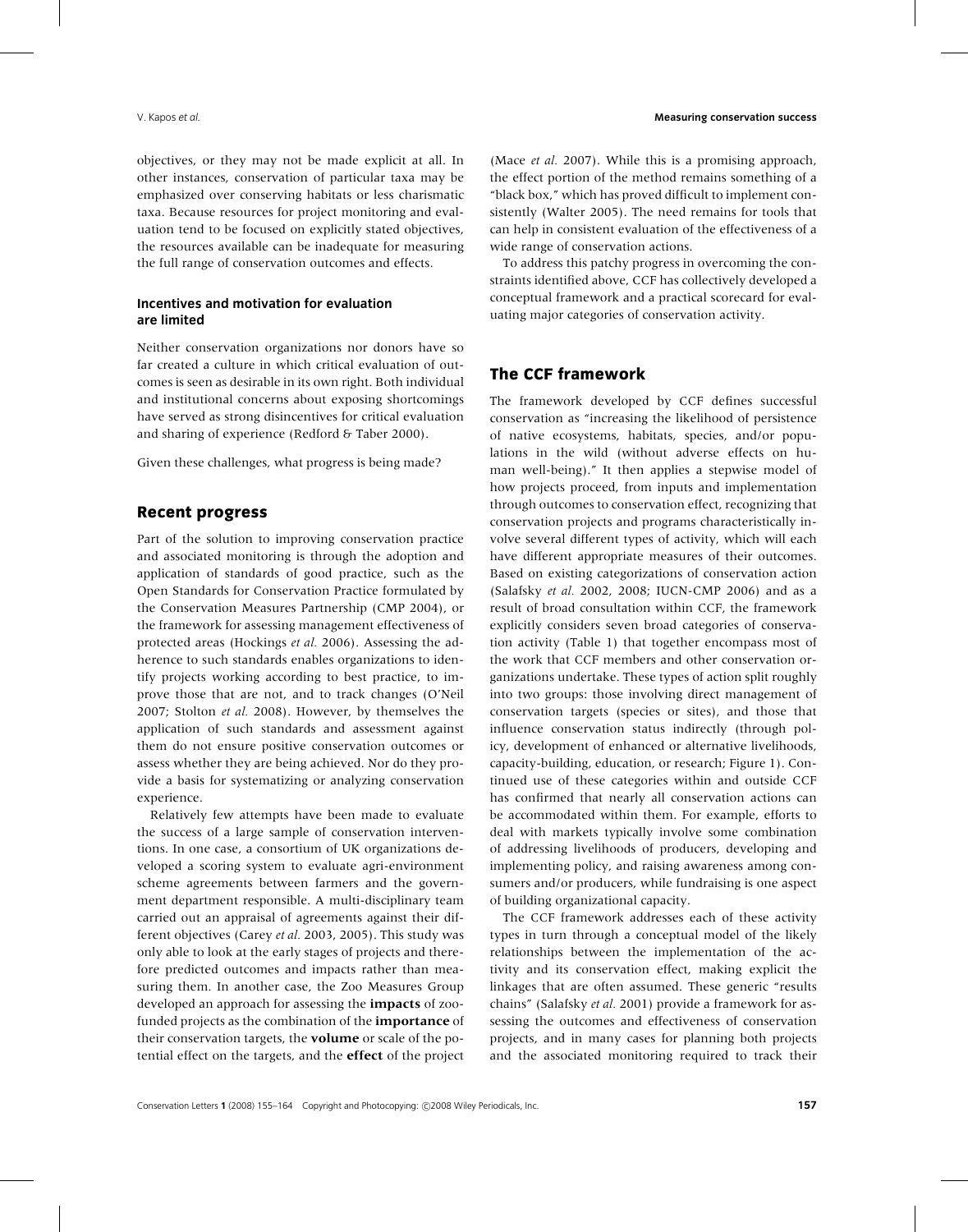| Conservation activity type                                                                  | Definition                                                                                                                                                                                                                                                                                                                                  |
|---------------------------------------------------------------------------------------------|---------------------------------------------------------------------------------------------------------------------------------------------------------------------------------------------------------------------------------------------------------------------------------------------------------------------------------------------|
| Managing species and populations<br>Managing sites, habitats, landscapes, and<br>ecosystems | Actions directly involving species themselves, such as clutch management, captive breeding, etc.<br>Actions directly manipulating or managing a particular site                                                                                                                                                                             |
| Developing, adopting or implementing policy<br>or legislation                               | Actions to establish frameworks within the processes of government, civil society or the private sector<br>that make conservation goals official or facilitate their accomplishment; may include development,<br>implementation and/or enforcement of legislation, management plans, sectoral policies, trade<br>regulations, among others. |
| Enhancing, and/or providing alternative,<br>livelihoods                                     | Actions to improve the well-being of people having impacts on the species/habitats of conservation<br>interest, including through sustainable resource management, income-generating activities,<br>conservation enterprise, direct incentives.                                                                                             |
| Training and capacity-building                                                              | Actions to enhance specific skills among those directly involved in conservation, includes both building<br>individual skills and improving the many components of organizational capacity                                                                                                                                                  |
| Education and awareness-raising                                                             | Actions directed at improving understanding and influencing behavior among people not necessarily<br>directly involved in conservation action. Covers all forms of communication, including campaigns,<br>lobbying, educational and publicity/awareness programs, and production of materials.                                              |
| Research and conservation planning                                                          | Actions aimed at improving the information base on which conservation decisions are made, including<br>survey, inventory, monitoring, remote sensing, mapping, development of new technologies                                                                                                                                              |

**Table 1** The seven broad categories of conservation activity adopted by CCF as the basis for its evaluation framework. Together these encompass most of the work that CCF members and other conservation organisations undertake

outcomes. As shown in Figure 2 (and Supporting Information [Appendix S1]), the models differ in complexity between those activity types most directly linked to effects on conservation targets and the five categories of conservation activity that are less directly linked to conservation effect.

Thus the implementation of species or site management tends to act directly on the threats to a conservation target (Salafsky & Margoluis 1999) and/or on the ability of the target to resist or respond to those threats (Figure 2A). These outcomes—reduced threats and/or improved ability to respond to threat—then in turn produce a conservation effect—project-scale changes in the conservation status of the target ecosystems, habitats, species, or populations.

In contrast, a more indirect conservation activity such as enhancing livelihoods and/or providing alternatives can achieve conservation effect only through a more complex series of steps (Figure 2B). There are three broad routes: developing sustainable management regimes for important natural resources, encouraging the development of alternative sources of income, and providing direct incentives. In all three cases, project implementation involves promoting and building support for these practices, which in turn can lead to a sequential series of outcomes. First, the social and economic circumstances necessary for the adoption of the practices may be developed. Following this, the practices themselves may be taken up (something we call a "key outcome"—see below). And finally, if this happens and these new practices have been appropriately designed, this may lead to

reduction in threats and/ or improved responses of the conservation target, which again may lead to a conservation effect. These changes may or may not be accompanied by improvements in people's livelihoods and/or attitudes, but these will not impact conservation status, excepting by affecting the targeted behaviors or practices.

For each of the activity types conceptually more remote from effects on conservation targets (Figure 1), the chain of links between implementation and conservation effect is longer than for species and site management. However, all include "key outcomes" that occur earlier and provide the platform for reducing threats to and/or improving the responses of conservation targets (Supporting Information [Appendix S1]). For livelihoods-related projects the key outcome is the abandonment of damaging practices by the target group (Figure 2B). For policy work, it is the implementation of the policies or legislation promoted; for education and awareness raising, a change in behavior by the audience ultimately targeted by the work; for capacity-building, increases in the quantity and/or quality of conservation action; and for research, the application of research results to conservation practice.

### **The CCF evaluation tool**

Building on this framework, CCF has developed a questionnaire-based scorecard (Supporting Information [Appendix S2]) designed to help practitioners assess the outcomes and conservation effect of different sorts of projects in a systematic and consistent manner. For each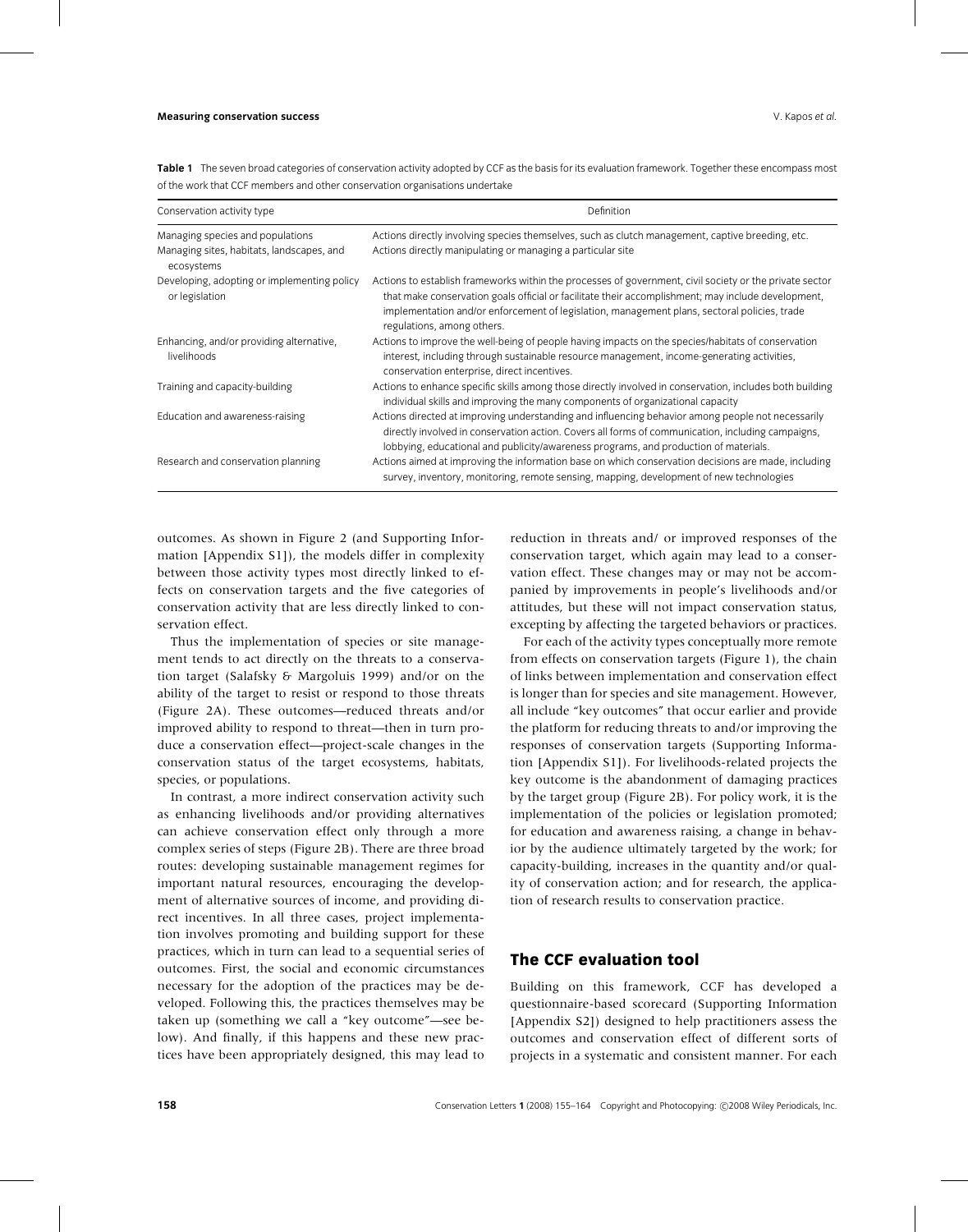

Figure 1 A simple representation of the relationship between different types of conservation activity and conservation effect. Because they work directly with conservation targets, species and site management are conceptually closer to conservation effect than the other categories of conservation action. Research in particular is likely to affect conservation status only through its influence on other types of conservation action.

activity type, there is a single questionnaire comprising carefully worded questions, which work progressively through implementation and outputs to outcomes and conservation effect. Each question offers four ordered answers reflecting increasing levels of achievement.

For example, the question about the key outcome in the questionnaire on policy-related activities is: "Is the new policy instrument or element being implemented?" and the answers offered are:

- a. No, not at all
- b. Yes, to a limited degree (limited speed, extent, or intensity of implementation)
- c. Yes, largely
- d. Yes, fully.

The question on conservation effect for the same activity type is: "Has implementation of policy or legal changes brought about by the project changed the probability of persistence of the sites, habitats/landscapes or species of concern since the project began?" The answers offered are:

- a. Probability has decreased
- b. There has been no change in probability
- c. Probability of persistence has increased somewhat; declines have been reduced or stabilized relative to trends anticipated without project;
- d. Probability has increased greatly; declines have been reversed and recovery is occurring.

There are further options for when insufficient information is available.

The questionnaire also requires that the project-specific meaning of the answer and the evidence on which it is selected are made explicit, in an adjacent text box. This box provides both for elaboration of the evidence on which an answer is based and for categorization of that evidence as (i) opinion, (ii) supported opinion, or (iii) hard evidence. A section for background information on project development and process is also included for each activity type and for the project overall.

Careful attention has been paid to ensuring consistency across the questionnaires associated with the different activity types in both the questions and the responses offered. There are consistent options for addressing lack of information, and consistent rules about where in the process these kinds of answers are acceptable. For example,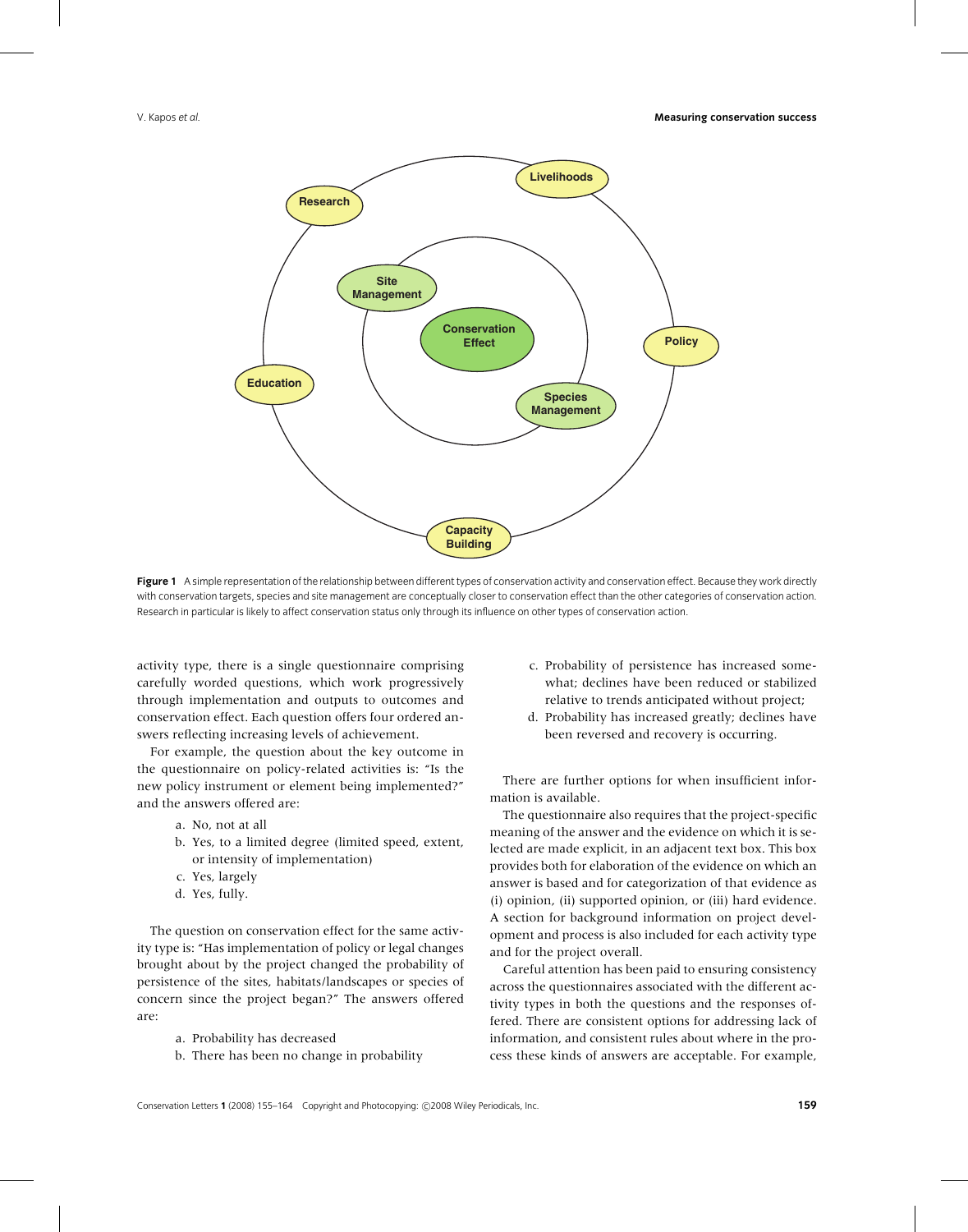**A Species or Site Management** 



**Figure 2** Examples of the conceptual models that form the framework for evaluating the success of conservation actions. The components of the flow charts broadly correspond to implementation, outcomes and effects (separated by horizontal lines). The hexagons show indicative (but not exhaustive) links to other activity types. (A) The model for Species and Site Management, which are directly analogous and have the simplest structure, with implementation of management actions leading directly to reduction of threats to the conservation target and/or an improvement in its responses to those threats (outcomes), and a consequent conservation effect. (B) For livelihoods-related projects, as for the other activity types on the outer ring of Figure 1, the links between implementation and conservation effect are more complex, involving more intermediate outcomes (see text for more detail). Each of these more complex models includes a "key outcome" (marked with a star) on which threat reduction and/or improvement of responses depends. The remaining models show analogous sequences, and are provided along with detailed explanations in the Supporting Information (Appendix S1).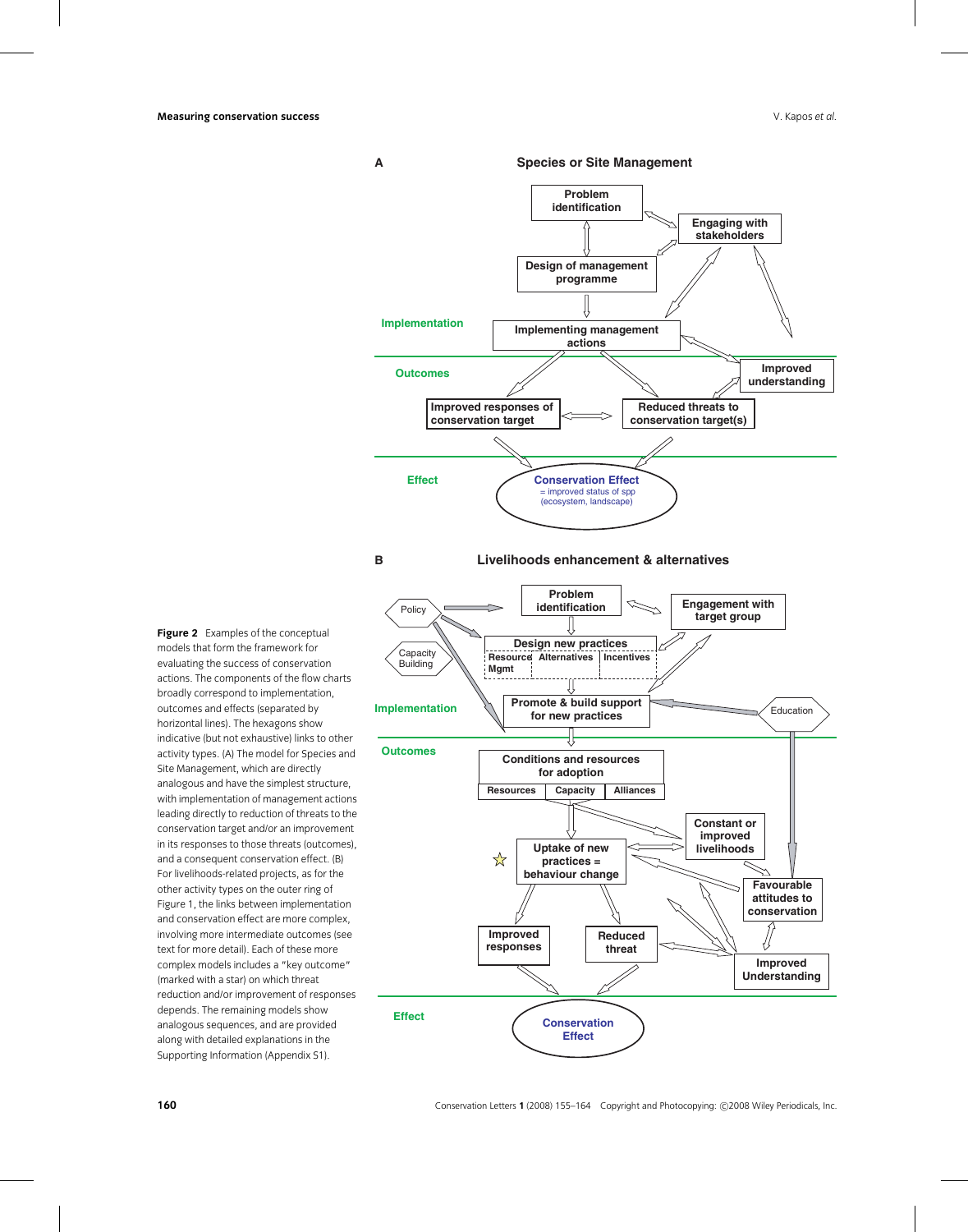it is essential to answer substantively all questions about implementation, while some lack of information about later outcomes and conservation effect is to be expected, especially for projects initiated relatively recently and for those activity categories less directly linked to conservation effect (Figure 1). The questionnaire is sufficiently generic that the instances in which a question is not applicable are very limited, and this answer always includes a meaning specific to the question.

The questionnaires have been refined in the light of several different types of testing. On several occasions, we tested consistency of interpretation by exposing assessors who did not previously know about a project to details about it and its outcomes through a presentation and some limited questioning. Participants then independently filled in the relevant questionnaire. Analysis of their answers made it possible to identify questions that were not interpreted consistently in the face of a constant information base and to improve them accordingly. Trial use of the questionnaire by individual project leaders further identified where wording and concepts needed to be clarified.

#### **Moving forward**

The Cambridge Conservation Forum framework and evaluation tool described here represent a consensus about the generic connections between actions and effects across the full breadth of conservation activity and experience in a wide range of organizations. The classification of activities, conceptual models, and associated scorecard were selected and further developed from a wide range of possible approaches through an extensive process of collaboration and discussion among the diverse membership of the CCF, involving more than 50 individuals from about 20 organizations. Moreover, the development process was a rigorous one, which included several iterations and several different approaches to testing and refining these tools with different groups of users. The focus on clarity of wording and internal consistency helps to ensure consistency of interpretation. These tools will help to address the major challenges identified earlier, especially because of their practicality and appeal to the conservation practitioners who are their principal users and because they have the potential to generate reliable and systematic information on conservation outcomes and effects.

CCF's framework and evaluation tool have indeed been warmly welcomed by many organizations, both within and outside the Forum, as practical innovations that may help them to (1) evaluate and analyze existing conservation experience, (2) plan future activities and associated monitoring, and (3) identify steps or actions that could enhance their conservation impact. They are employed principally as a form of self-assessment, as project personnel are most likely to have access to the evidence needed to respond to the questions. While this makes the process inherently subjective and open to concern about bias, the emphasis on the evidence base for the answers to the questionnaire means that the results of evaluations using these tools can be subject to external audit or validation if required (e.g., by funders). Users have found them straightforward to apply and have reported that the evaluation tool has in some cases helped to highlight key areas for monitoring that are essential for demonstrating particular outcomes, many of which have not previously received attention. They have also commented enthusiastically about the usefulness of both the framework and the questionnaires for clarifying project objectives, for planning new work, and for prioritizing the application of scarce resources for the monitoring needed to evaluate it.

The framework and evaluation tool developed by CCF build on and support much existing thinking about the importance of using conservation experience to inform future conservation actions (Kleiman *et al.* 2000; Salafsky *et al.* 2002; Saterson *et al.* 2004; Ferraro & Pattanayak 2006). Like planning-based approaches such as the logical framework and results chains (Salafsky *et al.* 2001) and tools for implementing them, like Miradi (Miradi 2007), the CCF tools help users to make explicit the assumed linkages between their activities and the desired conservation outcomes. Furthermore, the CCF tools help generate standardized information to support this process by providing generic models for most types of conservation activity. They also potentially complement processbased assessments like conservation audits based on the CMP's Open Standards (CMP 2004; O'Neil 2007). The CCF framework and evaluation tool are most closely related to other "results-based" approaches to evaluation, such as threat reduction assessment (Salafsky & Margoluis 1999) and the scoring systems adopted for agrienvironment scheme appraisals (Carey *et al.* 2003, 2005) and by the Zoo Measures Group (Mace *et al.* 2007). The principal advance achieved by the CCF tools is the introduction of a unified framework for managing information on existing conservation experience. This will in turn facilitate analysis and synthesis of this experience and support improvements to future conservation efforts. The CCF tools also complement the growing drive for Evidence Based Conservation (Sutherland *et al.* 2004; Sutherland 2005) by providing a means to assess the effects of whole projects as distinct from single management interventions. Crucially, the CCF framework and evaluation tool potentially provide a means to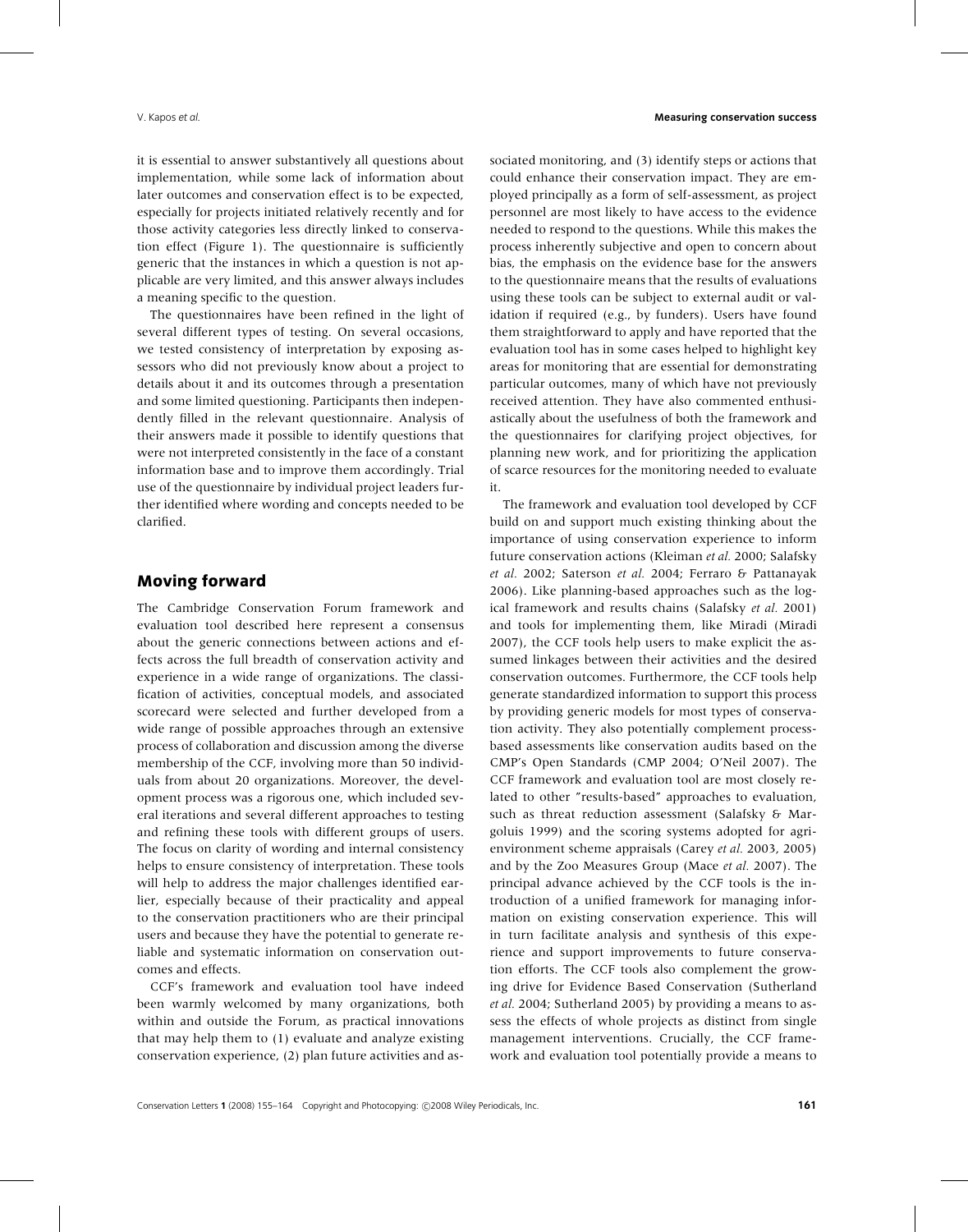help ensure that the data needed for evidence-based conservation are collected in future.

By highlighting key conceptual linkages in existing work and asking about their results in standardized forms, the CCF framework, and questionnaire are potentially powerful tools for providing practical measures of success that can be used to address questions about conservation effectiveness in analytical fashion. To date, much evaluation has focused principally on measures of project implementation and countable outputs. Biological monitoring is limited by its cost and is rarely linked to evaluation. The CCF framework and evaluation tool help users to identify and assess intermediate or "key" outcomes that precede, and may be easier to measure than, changes in threat or biological status. Results from a preliminary trial of these tools (Kapos *et al.* in press) suggest that key outcomes are useful predictors of changes to the probability of persistence of conservation targets (conservation effect), and that they perform this function far better than commonly reported measures of project implementation. Thus, the CCF tools can help practitioners to identify the likely impacts of their actions, despite constraints of time frames and scarce resources, even for projects still in progress and for interventions such as capacity building or policy-related work where biological impacts are not commonly measured.

Looking ahead, wider application of the CCF framework and especially the evaluation tool could help to provide substantive data on the outcomes and effects of conservation projects, which are generally hard to come by (Kleiman *et al.* 2000; Saterson *et al.* 2004; Brooks *et al.* 2006). While few organizations are good at openly declaring whole projects to be complete failures or sharing their failures widely (Redford & Taber 2000), there is likely to be greater interest in examining projects by their component interventions to identify more and less successful approaches. Evaluation of activity types within complex projects and analysis of those evaluations may prove a useful mechanism for promoting documentation and sharing of unsuccessful experiences in conservation, as called for by Redford and Taber (2000).

Applying the CCF tools more widely and pooling the results would generate an invaluable dataset for promoting conservation learning and for testing hypotheses about predictors and determinants of conservation success both within and external to projects. For example, such a dataset could be used to explore whether similar factors determine the success of different activity types, to compare the success of different activity types in particular conditions or in different combinations, and to compare the conservation effects of different strategies for allocating resources. By combining the results of such evaluations with assessments of the importance of the

conservation targets and the scale of the interventions, it may also be possible to extend the Zoo Measures Group work (Mace *et al.* 2007), and begin building a picture of overall conservation impacts. This should in turn provide further incentives for evaluating and sharing conserva-

### **Conclusion**

tion experience.

We believe the CCF tools, which are now available for wider use (www.cambridgeconservationforum. org.uk/measures outputs.htm), will help circumvent the shortage of experimental interventions and the reluctance of many organizations to share failures (Redford & Taber 2000). They can help to overcome many of the constraints commonly associated with evaluation of conservation projects. Specifically, they help clarify conservation objectives, and provide a standardized framework that serves as a useful basis for assembling, managing, and using information about project outcomes and existing conservation experience. By identifying key outcomes that can predict conservation success and can be assessed in relatively short time frames, they help to make more efficient use of scarce monitoring and evaluation resources. With wide application, the CCF framework and evaluation tool can provide a powerful platform for drawing on the experience of past and ongoing conservation projects to identify quantitatively factors that contribute to conservation success. The capacity for rigorous analysis and synthesis should provide a strong incentive for evaluation to donors and practitioners alike. We encourage conservation practitioners to try these tools and thereby help build a systematic catalogue of conservation experience that can be used to establish ways of improving our performance. We believe that adopting a better measure of success is crucial to reducing the rate of conservation failure.

# **Acknowledgments**

A John D. and Catherine T. MacArthur Foundation grant to CCF (www.cambridgeconservationforum.org.uk) via the University of Cambridge supported this work. CCF member organizations supported the participation of their staff in the project. We thank the University of Cambridge Department of Zoology and UNEP-WCMC for hosting project staff and meetings. The Conservation Measures Partnership, IUCN Programme Evaluation Group, Earthwatch, the BAT Biodiversity Partnership, and M Aminu-Kano, M Ausden, E Ball, S Barnard, A Bowley, E Bowen-Jones, R Brett, M Brooke, P Brotherton, P Buckley, N Bystriakova, D Coomes, B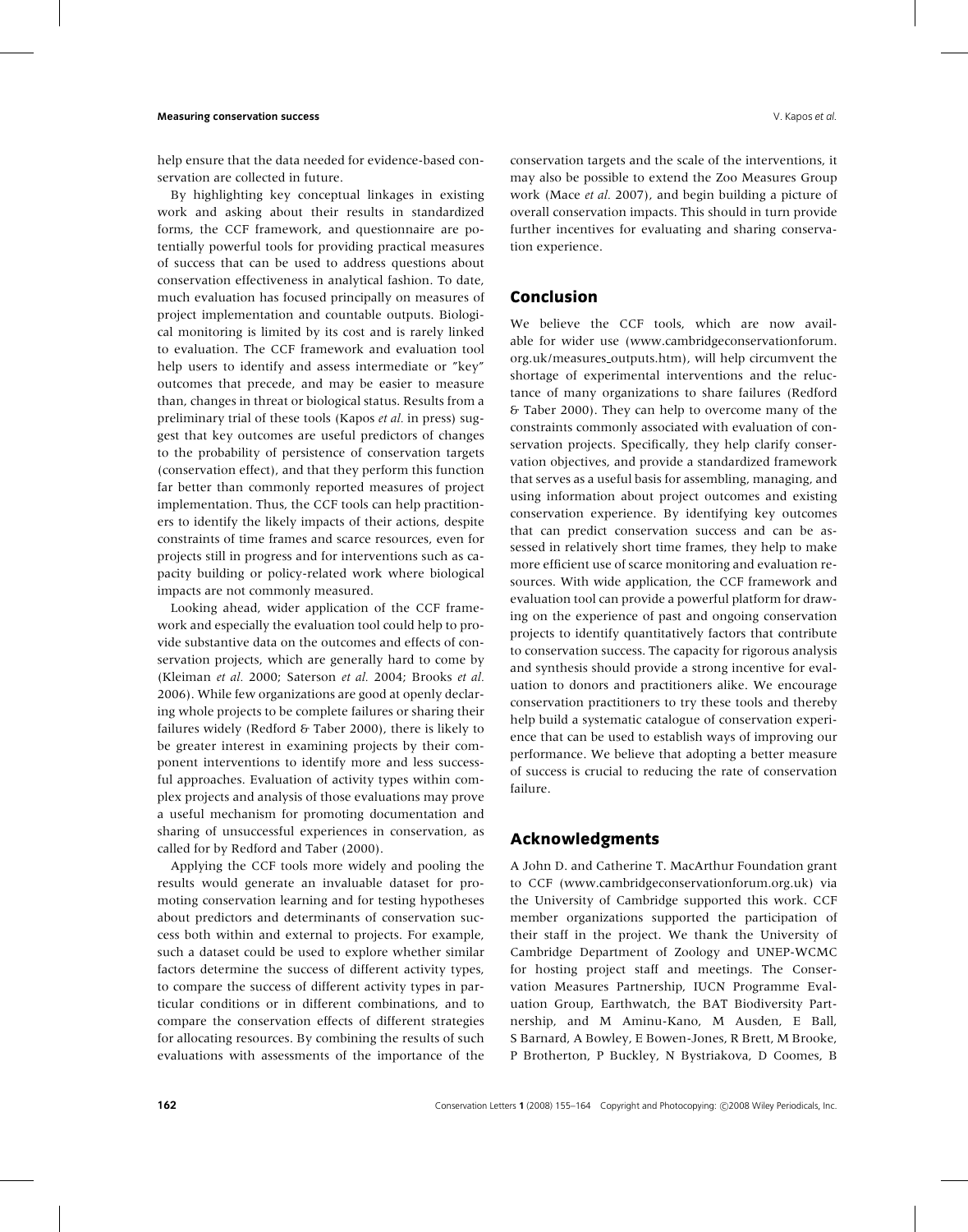Cooper, B Dickson, J Doberski, E van Ek, J Ekstrom, L Evans, D Gibbons, M Green, R Green, A Grigg, D Hawkins, M Harris, P Herkenrath, A Hipkiss, G Hirons, R Hossain, F Hughes, J Hughes, J Hutton, C Ituarte, D Kingma, P Laird, A Lanjouw, P Lee, C Magin, T Milliken, R Mitchell, D Noble, S O'Connor, T Oldfield, K O'Regan, E Papworth, A Rodrigues, R Siregar, P Stromberg, B Sutherland, D Thomas, R Trevelyan, G Tucker, S Wells, J Williams, and M Wright provided helpful input.

# **Supporting Information**

Additional Supporting Information may be found in the online version of this article:

**Appendix S1.** CCF measures of conservation success: conservation activity models

**Appendix S2.** CCF measures of conservation success: project evaluation tool

Please note: Wiley-Blackwell is not responsible for the content or functionality of any supporting information supplied by the authors. Any queries (other than missing material) should be directed to the corresponding author for the article.

#### **References**

- Brooks, J.S., Franzen M.A., Holmes C.M., Grote M.N., Borgerhoff Mulder M. (2006) Testing hypotheses for the success of different conservation strategies. *Conserv Biol* **20**, 1528–1538.
- Carey, P.D., Manchester S.J., Firbank L.G. (2005) Performance of two agri-environment schemes in England: a comparison of ecological and multi-discipliary evaluations. *Agric Ecosys Environ* **108**, 178–188.
- Carey, P.D., Short S., Morris C. *et al.* (2003) The multi-disciplinary evaluation of a national agri-environment scheme. *J Environ Manage* **69**, 71–91.
- Christensen, J. (2003) Auditing conservation in an age of accountability. *Conserv Pract* **4**, 12–19.
- CMP. (2004) *Open standards for the practice of conservation*. Conservation Measures Partnership, Washington, D.C.
- Ferraro, P.J., Pattanayak S.K. (2006) Money for nothing? A call for empirical evaluation of biodiversity conservation investments. *PLoS Biol* **4**, e105.
- Green, R.E. (2002) Diagnosing causes of population declines and selecting remedial actions. Pages 139–156 in K. Norris, D.J. Pain, editors. *Conserving bird biodiversity: general principles and their application*. Cambridge University Press, Cambridge.
- Hockings, M., Stolton S., Leverington F., Dudley N., Courrau J. (2006) *Evaluating effectiveness: a framework for assessing management effectiveness of protected areas*, *2nd edition*. IUCN World Commission on Protected Areas and James Cook University, Brisbane, Australia.
- IUCN-CMP. (2006) *Unified classification of conservation actions*. Page 12 in IUCN and Conservation Measures Partnership. Available at http://conservationmeasures.org/CMP/ Site Docs/IUCN-CMP Unified Actions Classification 2006 06 01.pdf. Accessed September 5, 2008.
- James, A.N., Gaston K.J., Balmford A. (1999) Balancing the Earth's accounts. *Nature* **401**, 323–324.
- Kapos, V., Manica A., Aveling R.*et al.* (in press) Defining and measuring success in conservation. In N. Leader-Williams, B. Smith, editors. *Trade-offs in conservation*. Blackwells, Oxford.
- Kleiman, D.G., Reading R.P., Miller B.J.*et al.* (2000) Improving the evaluation of conservation programs. *Conserv Biol* **14**, 356–365.
- Mace, G., Balmford A., Leader-Williams N. *et al.* (2007) Measuring conservation success: assessing zoos' contribution. Pages 322–342 in A. Zimmermann, M. Hatchwell, L.A. Dickie, C. West, editors. *Zoos in the 21st century: catalysts for conservation?* Cambridge University Press, Cambridge.
- Miradi. (2007) Miradi: adaptive management software for conservation projects. Available at https://miradi.org/. Accessed September 5, 2008.
- O'Neil, E. (2007) *Conservation audits: auditing the conservation process – lessons learned, 2003–2007*. Page 42 in Conservation Measures Partnership. Available at http://conservation measures.org/CMP/Site Docs/Conservation%20Audits%20 FINAL%20DRAFT%2031%20July%202007.pdf. Accessed September 5, 2008.
- Redford, K.H., Taber A. (2000) Writing the wrongs: developing a safe-fail culture in conservation. *Conserv Biol* **14**, 1567–1568.
- Salafsky, N., Margoluis R. (1999) Threat reduction assessment: a practical and cost-effective approach to evaluating conservation and development projects. *Conserv Biol* **13**, 830–841.
- Salafsky, N., Margoluis R., Redford K. (2001) *Adaptive management: a tool for conservation practitioners*. In Biodiversity Support Program, Washington, D.C.
- Salafsky, N., Margoluis R., Redford K.H., Robinson J.G. (2002) Improving the practice of conservation: a conceptual framework and research agenda for conservation science. *Conserv Biol* **16**, 1469–1479.
- Salafsky, N., Salzer D., Stattersfield A.J. *et al.* (2008) A standard lexicon for biodiversity conservation: unified classifications of threats and actions. *Conserv Biol* **22**, 897–911.
- Saterson, K.A., Christensen N.L., Jackson R.B.*et al.* (2004) Disconnects in evaluating the relative effectiveness of conservation strategies. *Conserv Biol* **18**, 597–599.
- Sitati, N.W., Walpole M.J. (2006) Assessing farm-based measures for mitigating human-elephant conflict in Transmara District, Kenya. *Oryx* **40**, 279–286.
- Stem, C., Margoluis R., Salafsky N., Brown M. (2005) Monitoring and evaluation in conservation: a review